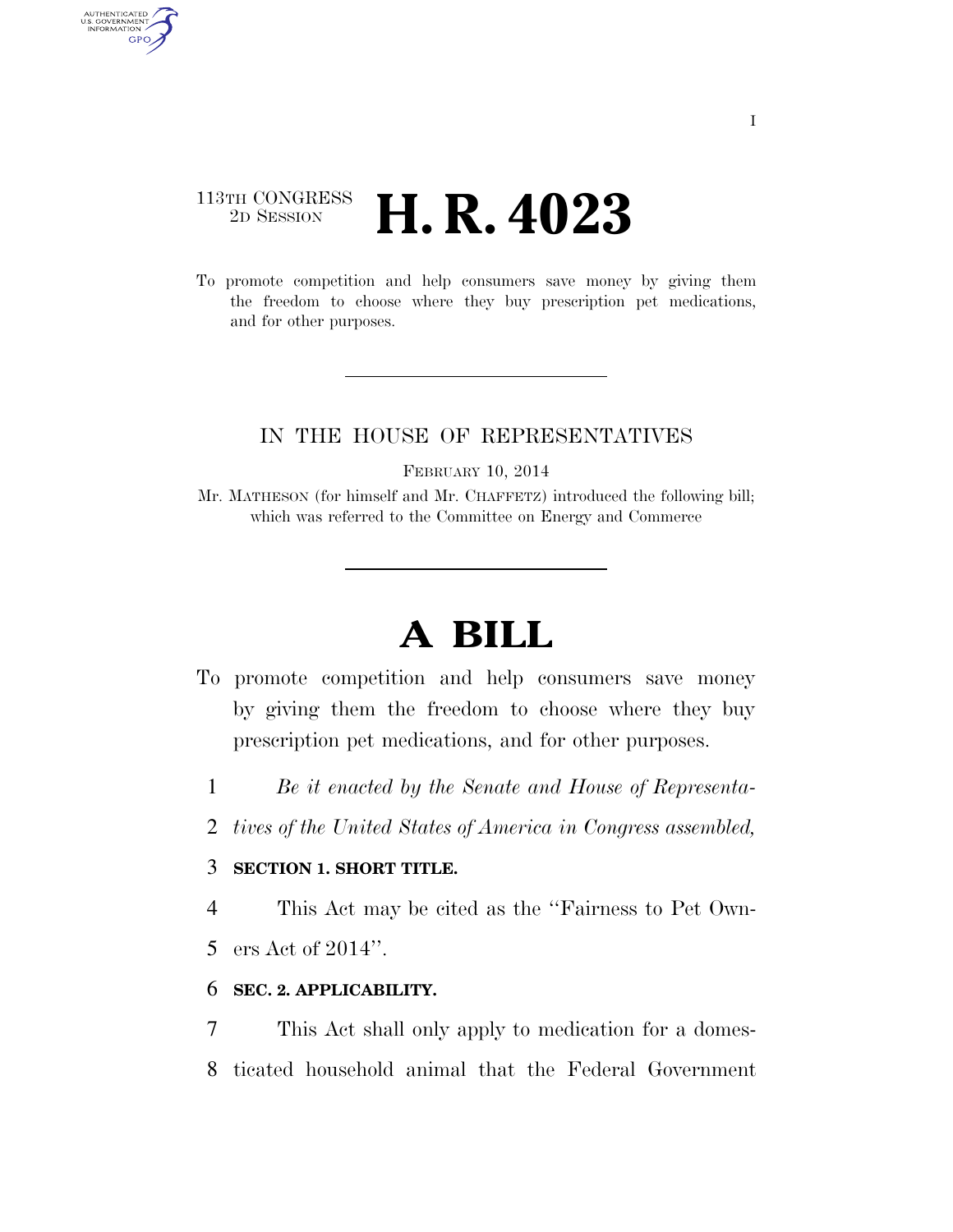prevents consumers from purchasing without a prescrip-tion.

#### **SEC. 3. RULES ON VETERINARY PRESCRIPTIONS.**

 Not later than 180 days after the date of the enact- ment of this Act, the Federal Trade Commission shall pro- mulgate rules in accordance with section 553 of title 5, United States Code, that include the following require-ments with regard to a veterinary prescription:

- (1) IN GENERAL.—A requirement that the pre-scriber of an animal drug shall—
- (A) whether or not requested by the pet owner, provide to the pet owner, before offering to fill or dispensing, a veterinary prescription, a copy of the veterinary prescription, including by electronic or other means; and

 (B) provide a copy of the prescription by electronic or other means consistent with appli- cable State law, if requested by a pharmacy or any other person designated to act on behalf of 20 the pet owner.

21 (2) PURCHASE, PAYMENT, AND WAIVER.—A re- quirement that the prescriber of an animal drug— 23  $(A)$  may not—

 (i) require purchase of the animal drug for which the veterinary prescription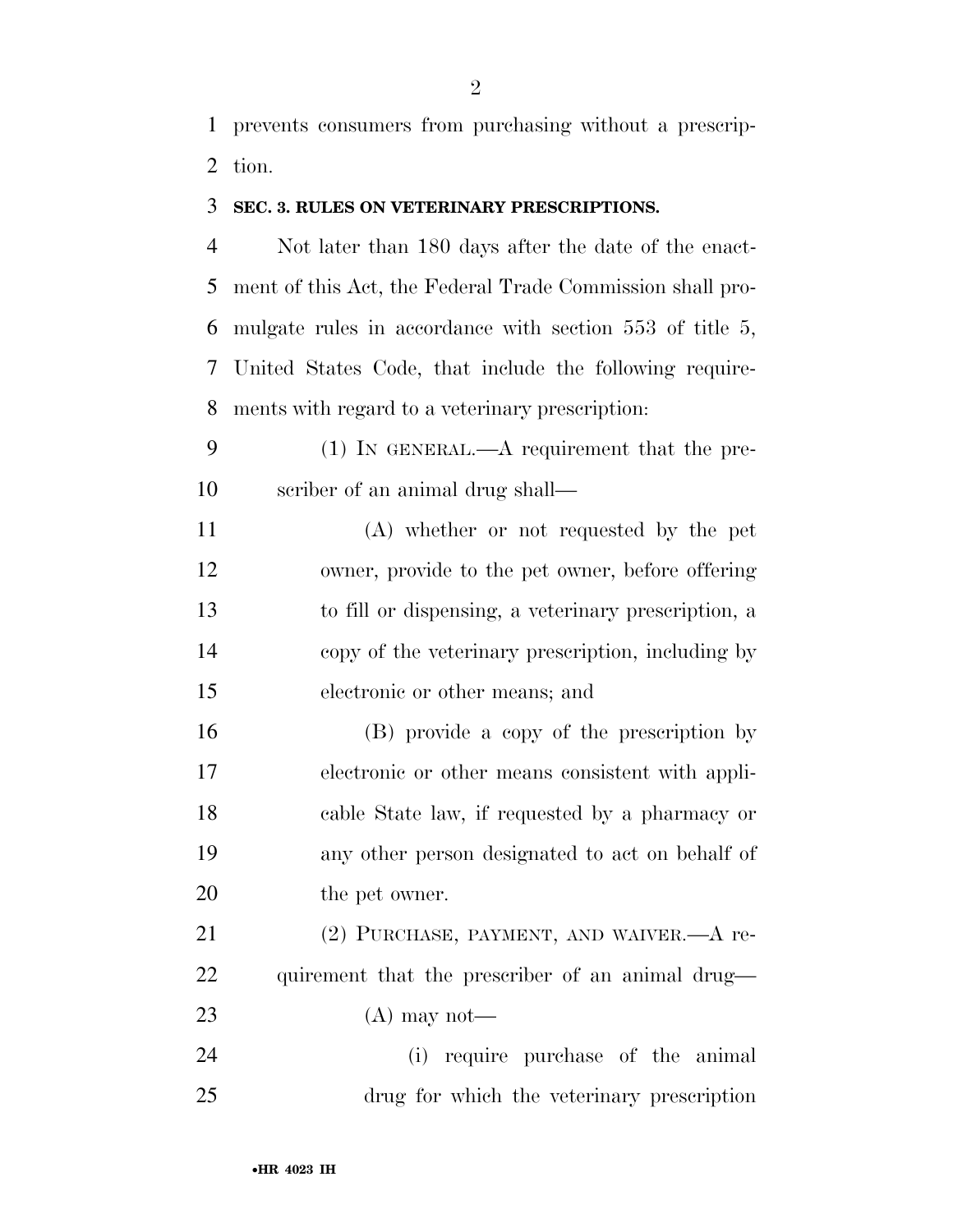| $\mathbf{1}$   | was written from the prescriber or from        |
|----------------|------------------------------------------------|
| $\overline{2}$ | another person as a condition of providing     |
| 3              | a copy of the veterinary prescription or       |
| $\overline{4}$ | verifying such prescription under para-        |
| 5              | graph(1);                                      |
| 6              | (ii) require payment in addition to, or        |
| 7              | as part of, the fee for an examination and     |
| 8              | evaluation as a condition of providing a       |
| 9              | copy of the veterinary prescription or         |
| 10             | verifying such prescription under para-        |
| 11             | $graph(1);$ or                                 |
| 12             | (iii) require the pet owner to sign a          |
| 13             | waiver or disclaim liability, or deliver to    |
| 14             | the pet owner a notice waiving or dis-         |
| 15             | claiming liability of the prescriber for the   |
| 16             | accuracy of the veterinary prescription, as    |
| 17             | a condition of providing a copy of such        |
| 18             | prescription or verifying such prescription    |
| 19             | under paragraph $(1)$ ; and                    |
| 20             | (B) may require payment of fees for an ex-     |
| 21             | amination and evaluation before providing a    |
| 22             | veterinary prescription, but only if the pre-  |
| 23             | scriber requires immediate payment in the case |
| 24             | of an examination that reveals no requirement  |
| 25             | for an animal drug.                            |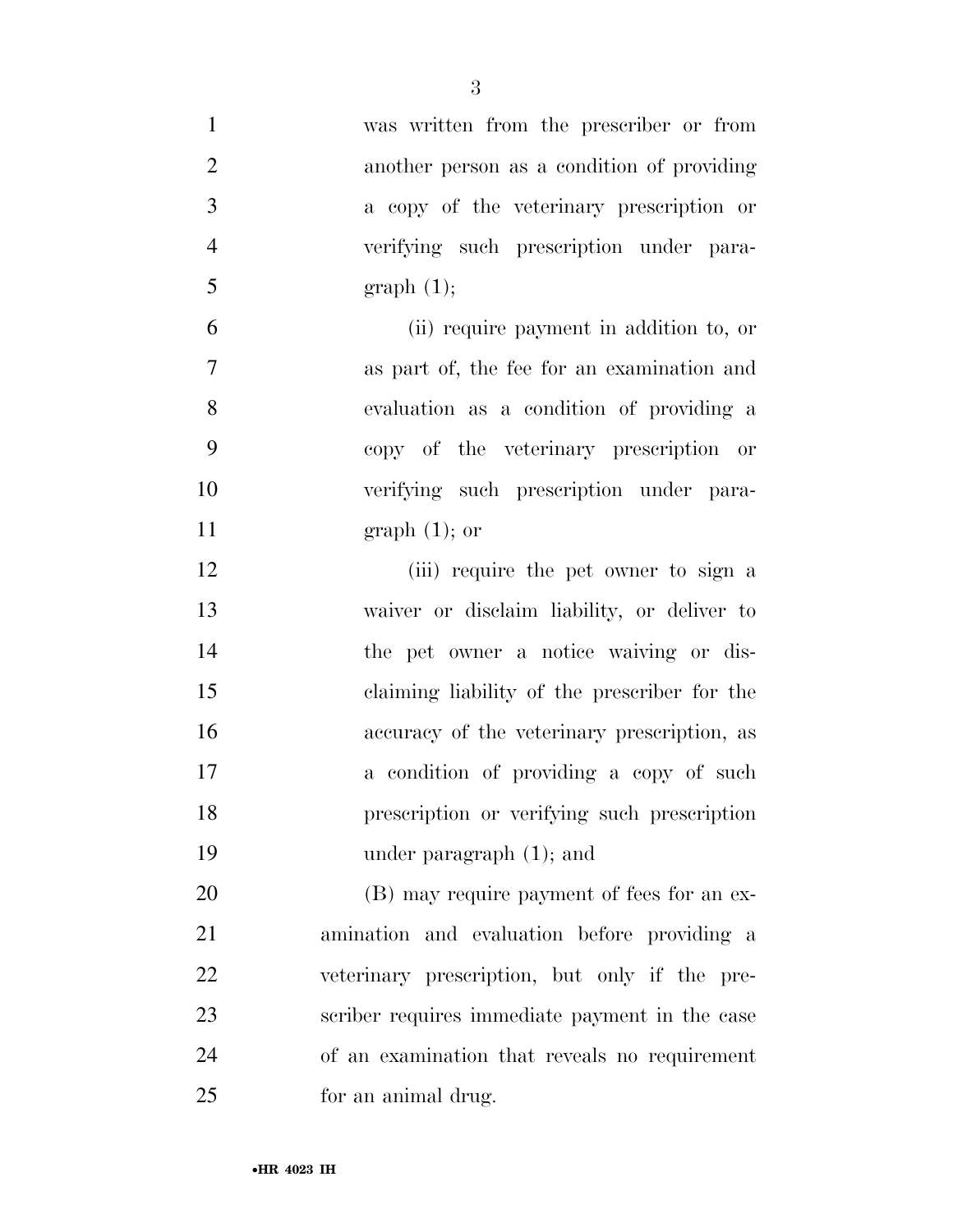#### **SEC. 4. ENFORCEMENT.**

 A violation of a rule prescribed pursuant to section 3 of this Act shall be treated as a violation of a rule defin- ing an unfair or deceptive act or practice prescribed under section 18(a)(1)(B) of the Federal Trade Commission Act 6 (15 U.S.C.  $57a(a)(1)(B)$ ). The Federal Trade Commission shall enforce this Act in the same manner, by the same means, and with the same jurisdiction as though all appli- cable terms and provisions of the Federal Trade Commis- sion Act were incorporated into and made a part of this Act.

## **SEC. 5. DEFINITIONS.**

In this Act:

 (1) ANIMAL DRUG.—The term ''animal drug'' means a drug intended to be administered to an ani- mal that may not be dispensed without a prescrip-tion.

 (2) DOMESTICATED HOUSEHOLD ANIMAL.—The term ''domesticated household animal'' means a companion animal permitted under applicable State and local law to be kept in a home for noncommer-cial purposes.

 (3) PET OWNER.—The term ''pet owner'' means the legal owner of a domesticated household animal or a person designated by such owner to present such animal to the prescriber for care.